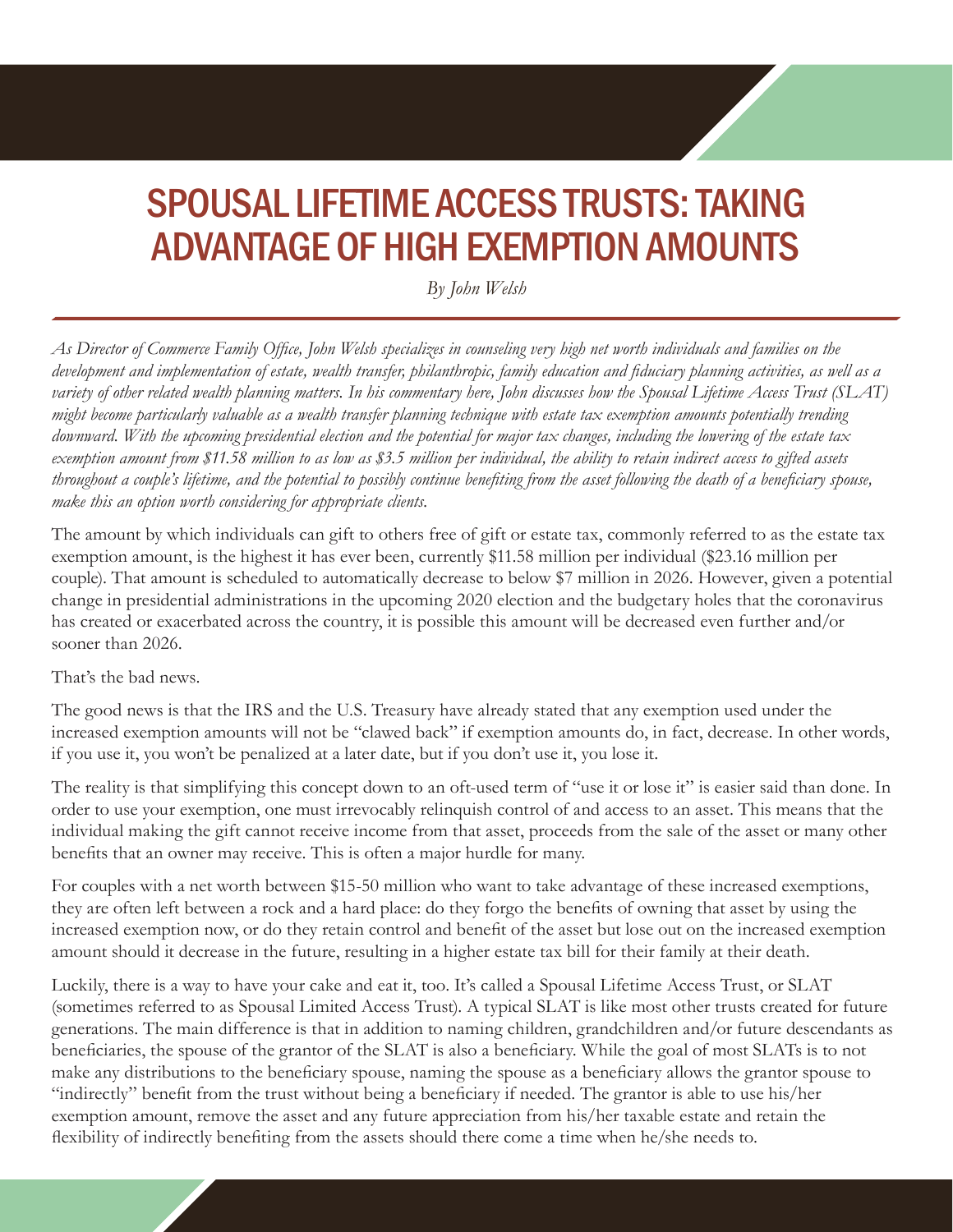## HOW SLATS CAN BE UTILIZED

Consider this scenario: Henry and Bernice Jones have a net worth of \$25 million, including \$11 million in rapidly appreciating assets. They decide they would like to take advantage of their increased exemption, but are not comfortable gifting more than the \$11 million in appreciable assets. To accomplish this, Henry establishes a SLAT and transfers the entire \$11 million in rapidly appreciating assets to the SLAT. Henry has never made a gift before, so he was able to use \$11 million of his remaining lifetime gift and generation-skipping tax exemption.

The beneficiaries of the SLAT are Henry and Bernice's children and grandchildren, as well as Bernice. Bernice is also the trustee of the trust and is allowed to make distributions to the beneficiaries, including herself, for each beneficiary's health, education, maintenance and support. Unfortunately, Henry cannot be a beneficiary of the SLAT. However, if there comes a time when the \$14 million that was not gifted to the SLAT was no longer sufficient to support Henry and Bernice, Bernice may receive distributions under the trust terms and use those assets for their joint benefit. The hope however is that Henry and Bernice never receive a distribution from the SLAT so that the assets can grow and benefit their descendants.

Should the assets in the SLAT double in value between now and Henry's death, he and his family will have avoided paying estate taxes for this asset. As shown below, if Henry and Bernice live off the income of their \$14 million, the \$11 million asset doubles in value and they pass away when the estate tax exemption is \$3.5 million, their combined estates would save over \$7 million in estate taxes by having used Henry's \$11 million of exemption for the SLAT.

|                                      | <b>SLAT CREATED</b> | <b>NO SLAT CREATED</b> |
|--------------------------------------|---------------------|------------------------|
| <b>SLAT ASSETS</b>                   | \$11,000,000        | $\mathsf{\$}$ -        |
| <b>NON-SLAT ASSETS</b>               | \$14,000,000        | \$25,000,000           |
| <b>EXEMPTION USED</b>                | \$11,000,000        | $$ -$                  |
| <b>GROSS ESTATE AT DEATH</b>         | \$14,000,000        | \$36,000,000           |
| <b>EXEMPTION REMAINING</b>           | \$ (3,500,000)      | \$(7,000,000)          |
| <b>TAXABLE ESTATE AT DEATH</b>       | \$10,500,000        | \$29,000,000           |
| <b>ESTATE TAX RATE</b>               | 40%                 | 40%                    |
| <b>ESTATE TAX DUE</b>                | \$4,200,000         | \$11,600,000           |
| <b>TOTAL AMOUNT TO BENEFICIARIES</b> | \$31,800,000        | \$24,400,000           |

## DRAWBACK WITH A POTENTIAL SOLUTION

One major drawback of SLATs is that the grantor's ties to the SLAT and the ability to indirectly benefit from it are tied to one's spouse. The potential for losing this ability and being cut off from the SLAT can be realized when the beneficiary/trustee spouse dies or in the event of divorce.

This potential may be mitigated by giving the beneficiary spouse a limited power of appointment at death that allows an appointment of property back in trust in favor of the grantor spouse, thus making the grantor a beneficiary of the trust. This power should be permissible, not required. This approach would allow the surviving spouse to access the assets in the SLAT for his/her remaining lifetime while ensuring the assets and their growth are excluded from the taxable estates of both spouses. Because of varying state laws, one should consult with a qualified tax advisor and estate planner before including such a power to ensure there are no adverse tax or creditor protection issues.